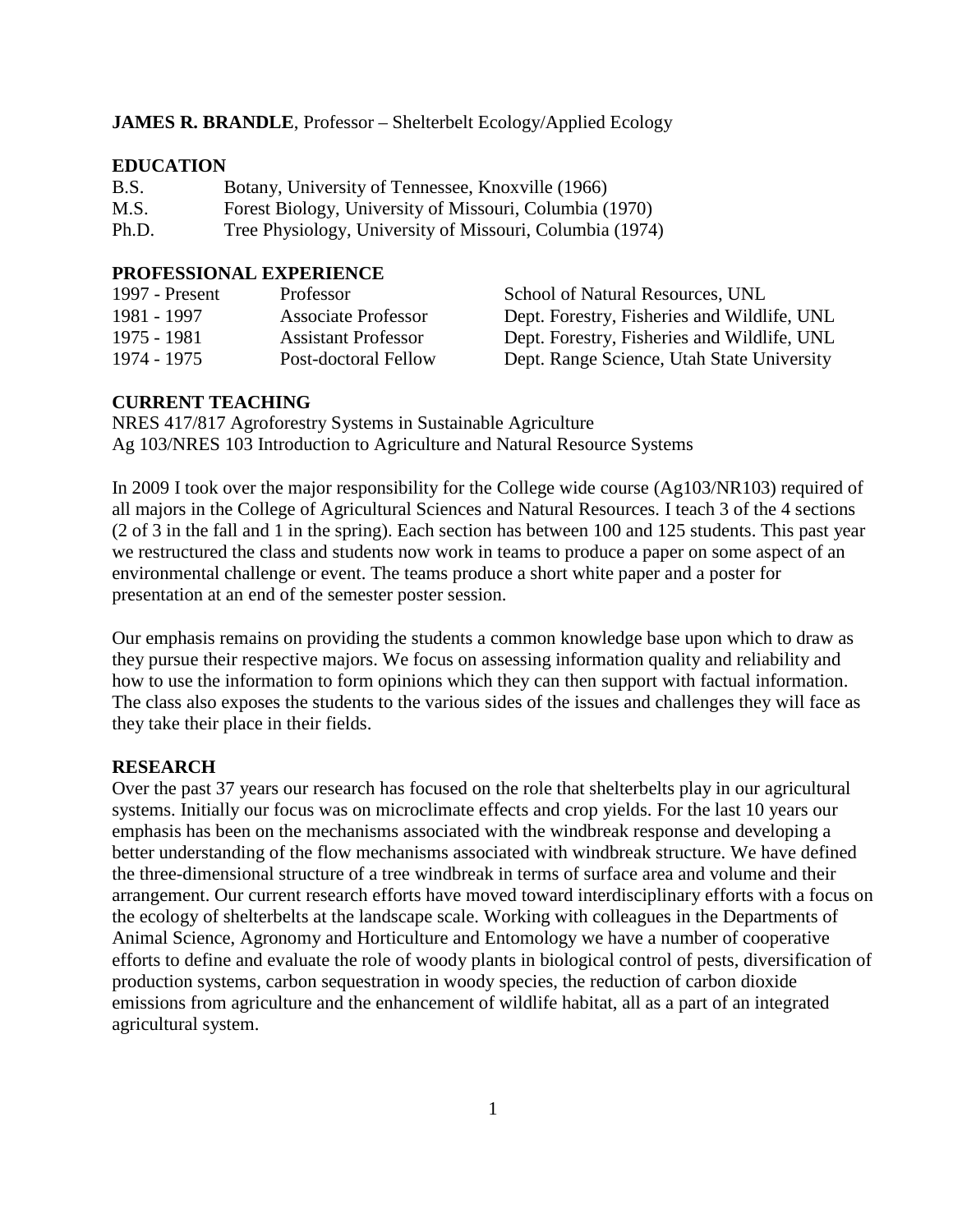#### **RECENT EXTRAMURAL GRANTS AND CONTRACTS**

| $2011 - 2015$ | Temperate Agroforestry in GHG Mitigation       | Nat. Agroforestry Ctr |
|---------------|------------------------------------------------|-----------------------|
|               | on Agricultural Lands: Accounting and          |                       |
|               | Methodologies for Carbon and Indirect          |                       |
|               | Benefits (\$50,000) J. Brandle                 |                       |
| $2009 - 2013$ | Improving organic systems and assessing        | <b>USDA</b>           |
|               | Their environmental impacts (\$1,494,431)      |                       |
|               | C. Shapiro, Corresponding PI, J. Brandle,      |                       |
|               | C. Francis, S. Knezevic, R. Wright, R. Johnson |                       |
|               | M. Bernards, G. Hergert, V. Schlegel,          |                       |
|               | C. Wortmann, and D/ Lyon                       |                       |

## **PROPOSAL SUBMITTED**

- 1. Prairie Pines Wetland Program (\$162,742) The Nebraska Environmental Trust pending
- 2. Prairie Pines Wetland Construction ( 52,633) Nebraska Department Environmental Quality – not funded
- 3. New Trees for Nebraska (\$222,169) McIntrye Stennis Program not funded but resubmitted with others in a combined project on urban tree selection – pending

### **AWARDS**

**Outstanding Peer-reviewed Publication, 2010** - Puckett, Brandle, Johnson and Blankenship, Avian foraging patterns in crop field edges adjacent to woody habitat. Agric. Ecosys. & Environ 131:9-15. *Awarding organization:* Mississippi Chapter of The Wildlife Society

#### **UNL-CASNR Distinguish Teaching Award 2009**

#### **Holling Family Senior Faculty Teaching Excellence Award 2008**

*Awarding organization:* Holling Family Award Program for Teaching Excellence in Agriculture and Natural Resources, IANR

#### **2008 Entomology Educational Project Award for the Extension Publication: Lady Beetles of**

**Nebraska.** A.P. Cunningham (graduate student) J.R. Brandle, S.D. Danielson, and T.E. Hunt *Awarding organization:* Board Certified Entomologists of Mid-America *Scope:* Regional *Award description:* Recognition of an outstanding Extension publication in the area of Entomology

### **Publications ─ Journal articles ─ last 6 years**

- Li, Y.Q., **Brandle, J**., **Awada, T**., Chen, Y.P., Han, J.J., Zhang, F.X., Luo, Y.Q., 2013. A *Accumulation of carbon and nitrogen in the plant–soil system after afforestation of active sand dunes in China's Horqin Sandy Land.* Agric. Ecosyst. Environ. 177, 75–84.
- Li, Y.Q., Han, J.J., Wang, S.K., **Brandle, J.**, Lian, J., Luo, Y.Q., Zhang, F.X., 2013. *Soil organic carbon and total nitrogen storage under different land uses in the Naiman Banner, a semiarid degraded region of northern China.* Can. J. Soil Sci. Available at: [http://pubs.aic.ca/doi/abs/10.4141/CJSS2013-074.](http://pubs.aic.ca/doi/abs/10.4141/CJSS2013-074)
- Quinn, J.E., A. Oden, J.R. Brandle. 2013. *The influence of different cover types on American Robin nest success in organic agroecosystems.* Sustainability. 5:3502-3512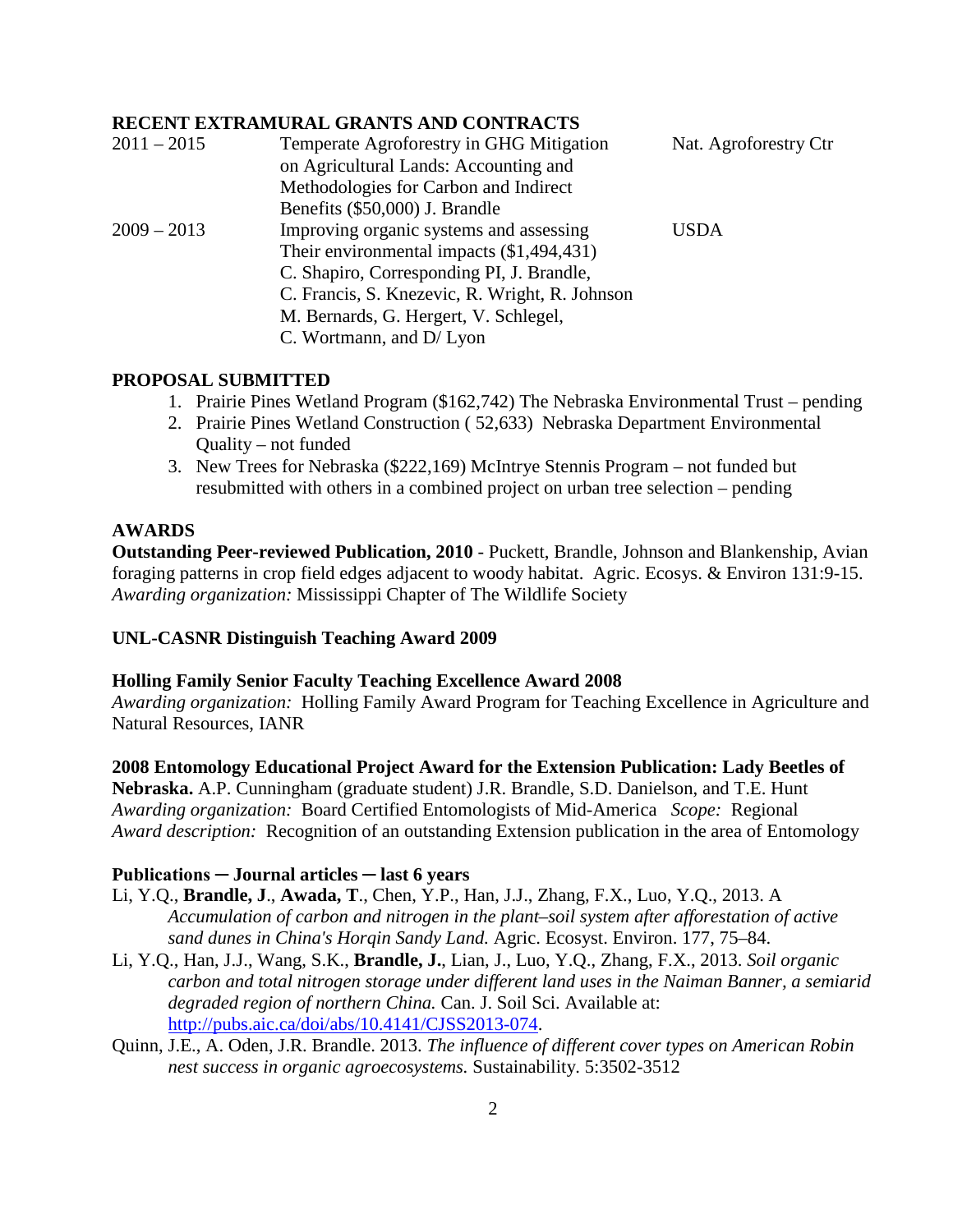- Quinn, J.E., J. Brandle, and R. Johnson. (2012). *A farm-scale biodiversity and ecosystem services assessment tool: The Healthy Farm Index*. International Journal of Agricultural Sustainability 11(2):176-192. *doi*:10.1080/14735903.2012.726854.
- Schoeneberger, M.M., G. Bentrup, H. deGooijer, R. Soolanayakanahally, T. Sauer, J. Brandle, X. Zhou, and D. Current. 2012. *Agroforestry as a climate change mitigation and adaptation tool for agriculture*. Journal of Soil and Water Conservation 67: 128A-136A. *doi:10.2489/jswc.67.5.128A*
- Awada, T. R.El-Hage, M. Geha, D.A. Wedin, J.A. Huddle, X. Zhou,. J. Msanne, R.A. Sudmeyer, D.L. Martin, and J.R. Brandle. 2012. *Intra-annual variability and environmental controls over transpiration in a 58-year-old stand of invasive woody Juniperus virginiana L. in the Nebraska Sandhills,* USA. Ecohydrology 6;731-740. (*doi*:10.1002/eco.1294)
- Li, Y., X. Zhou, J.R. Brandle, T. Shang, Y. Chen, J. Han. 2012. *Temporal progress in improving carbon and nitrogen storage by grazing exclosure practice in a degraded land area of China's Horqin Sandy Grassland.* Agriculture Ecosystems and Environment 150:55-61.
- Quinn, J.E., J. Brandle, and R. Johnson. 2012. *The effects of land sparing and wildlife-friendly practices on grassland bird abundance within organic farmlands.* Agriculture Ecosystems, & Environment. 161:10-16.
- Quinn, J.E, J.R. Brandle, R.J. Johnson, and A.J. Tyre. (2011) *Application of detectability in the use of indicator species: A case study with birds*. Ecological Indicators 11:1413-1418.
- Hernandez-Ramirex, G., T.J. Sauer, C.A. Cambardella, J.R. Brandle and D.E. James. (2011) *Carbon sources and dynamics in afforested and cultivated corn belt soils.* Soil Sci. Soc. of Am. J. 75:216-225.
- Zhou, X.H., J.R. Brandle, T.N. Awada, M.M. Schoeneberger, D.L. Martin, Z.H Tang. (2011) *The use of forest-derived specific gravity for the conversion of volume to biomass for open grown trees on agricultural land*. Biomass and Bioenergy 35:1721-1731.
- Hou, Q., L.J. Young, J.R. Brandle, and M.M. Schoeneberger. (2011*) A spatial model approach for assessing windbreak growth and carbon stocks*. J. Environ. Quality 40:842-852.
- Hoagland, L., L. Hodges, G.A. Helmers, J.R. Brandle and C.A. Francis. 2010. *Labor availability in an integrated agricultural system.* J. Sust. Agric. 34:532-548.
- Perry, M.E.L., W.H. Schacht, G.A. Ruark, and J.R. Brandle (2009) *Tree canopy effect on grass and grass/legume mixtures in eastern Nebraska.* Agroforestry Systems 77:23-35.
- Hygnstrom, S.E., S.J. Josiah, P.D. Skelton, J.A. Gilsdorf, D.R. Virchow, J.R. Brandle, A.K. Jayaprakash, K.M. Eskridge and K.C. VerCauteren. (2009) *White-tailed deer browsing and rubbing preferences for trees and shrubs that produce non-timber forest products*. HortTechnology 19:204-211.
- Puckett, H.L, J.R. Brandle, R.J. Johnson, and E.E. Blankenship (2009) *Avian foraging patterns in crop field edges adjacent to woody habitat.* Agriculture Ecosystems and Environment 131:9-15.
- Mize, C., J.R. Brandle, M. Schoeneberger, and G. Bentrup (2008) *Ecological function, development, and design of shelterbelt systems in North America.* In: Jose, S. and A.M. Gordeon (eds) Toward Agroforestry Design – An Ecological Approach. Springer, NY. p. 27-54.
- Zhou, X.H., J.R. Brandle, C.W. Mize, and E.S. Takle (2008) *Relationship of three-dimensional structure to shelterbelt function: A theoretical hypothesis.* In: D.R. Batish, R.K. Kohli, S. Jose,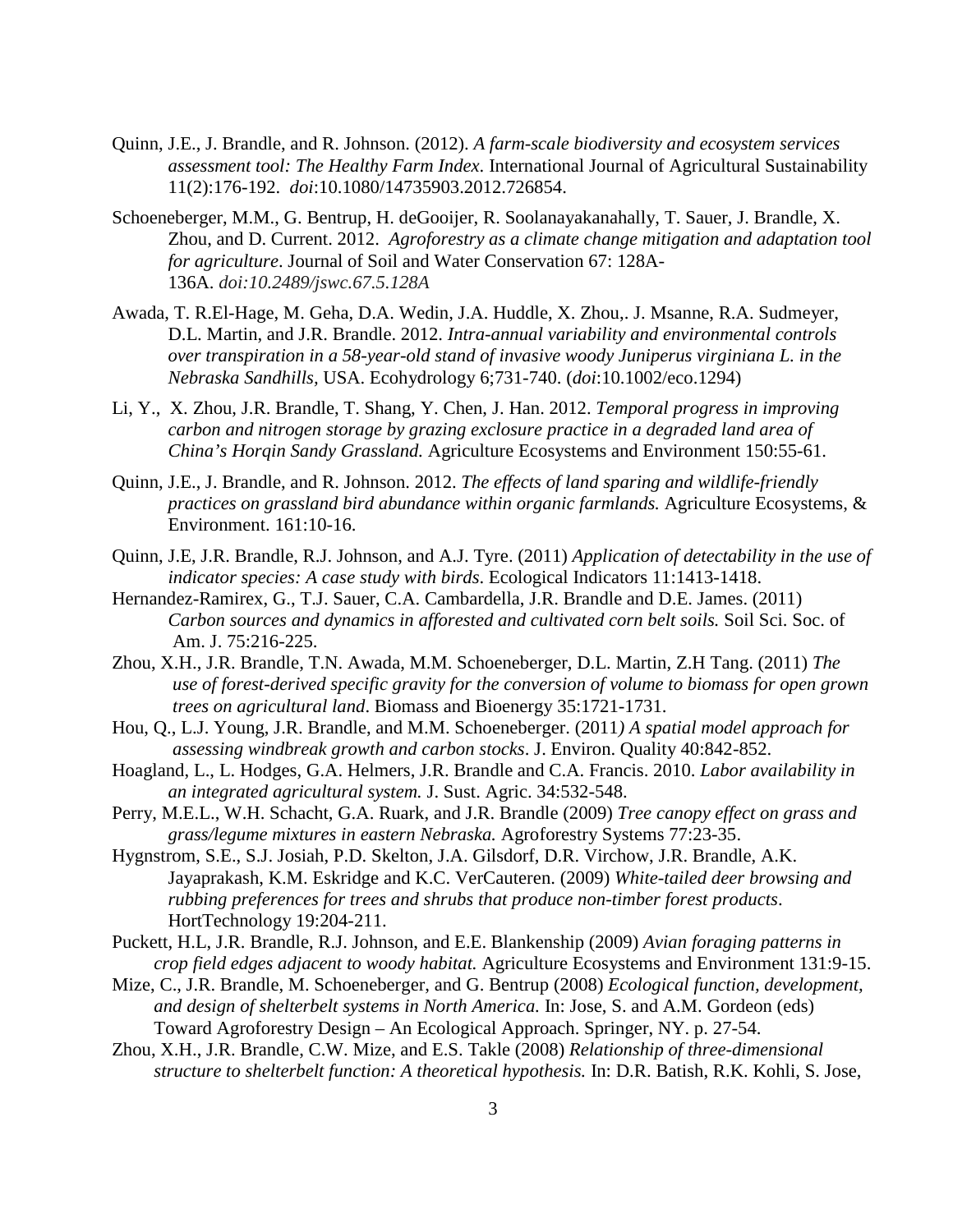and H.P. Singh (eds.) Ecological Basis of Agroforestry. Taylor & Francis, Boca Raton, FL. p. 273-285.

- Mize, C.W., J. Colletti, W. Batchelor, S.S. Kim, E.S. Takle, and J.R. Brandle (2008) *Modeling a field shelterbelt system with the shelterbelt agroforestry modeling system. In:* D.R. Batish, R.K. Kohli, S. Jose, and H.P. Singh (eds.) Ecological Basis of Agroforestry. Taylor & Francis, Boca Raton, FL. p. 273-285
- Sauer, T.J., C.A. Cambardella, and J.R. Brandle (2007) Soil carbon and tree litter dynamics in a red cedar-scotch pine shelterbelt. Agroforestry Systems 71:163-174.
- Zhou, X.H., J. Brandle, M. Schoeneberger, and T. Awada (2007) *Developing above ground biomass equations for open-grown multiple-stemmed tree species: Shelterbelt grown Russian olive.* Ecological Modeling 202:311-323.
- Dosskey, M.G., K.D. Hoagland, and J.R. Brandle (2007) *Change in filter strip performance over ten years.* Journal of Soil and Water Conservation 62: 21-32.
- Zhang, D.S., A. Samal, and J.R. Brandle. (2006*) A Method for estimating fractal dimension of tree crowns from digital images.* International Journal of Pattern Recognition and Artificial Intelligence 20:1-11.
- Hodges, L., E. Daningsih, and J. Brandle (2006) *Comparison of an antitranspirant spray, a polyacrylamide gel and wind protection on early growth of muskmelon.* HortScience 41:361- 366.
- Samal, A., J.R. Brandle, and D.S. Zhang (2006) *Texture as the basis for individual tree identification*. Information Sciences 176:565-576.
- Kriz, J., S.D. Danielson, J.R. Brandle, and E.E. Blankenship (2006) *Relative abundance of exotic and native Coccinellidae (Coleoptera) in southeast Nebraska alfalfa.* Journal of Entomological Science 41:84-86.
- Kriz, J., S.D. Danielson, J.R. Brandle, E.E. Blankenship and G. Henebry (2006) *Effects of aphid (Homoptera) abundance and surrounding vegetation on the encounter rate of Coccinellidae (Coleoptera), Chrysopidae (Neuroptera) and Nabidae (Hemiptera) in alfalfa.* Journal of Entomological Science 41: 211-220.

### **Publication ─ Book**

Brandle, J.R., D.L. Hintz, and J.W. Sturrock (editors) 1988, Windbreak Technology. Elsevier. Amsterdam, 598 pages.

#### **Publications ─ Book Chapters**

- Johnson, R.J., J.A. Jedlicka, J.E. Quinn, and J.R. Brandle 2011. Global perspectives on birds in agricultural landscapes. Pages 55-140. In: Campbell, W.B. and S.L Ortiz (editors) Issues in agroecology – Present status and future prospects. Singer
- Quinn, J.E., J.R. Brandle, and R.J. Johnson (2009) *Development of a healthy farm index to assess ecological, economic, and social function on organic and sustainable farms in Nebraska's four agroecoregions.* In: A. Franzluebbers, ed., Farming with Grass: Achieving Sustainable Mixed Agricultural Landscapes. Pages 156-170.
- Brandle, J.R., J. Tyndal, R.A. Sudmeyer, and L. Hodges (2009) *Windbreak Practices*. *In:* Garrett, H.E., W.J. Rietveld, and R.F. Fisher (eds.) North American